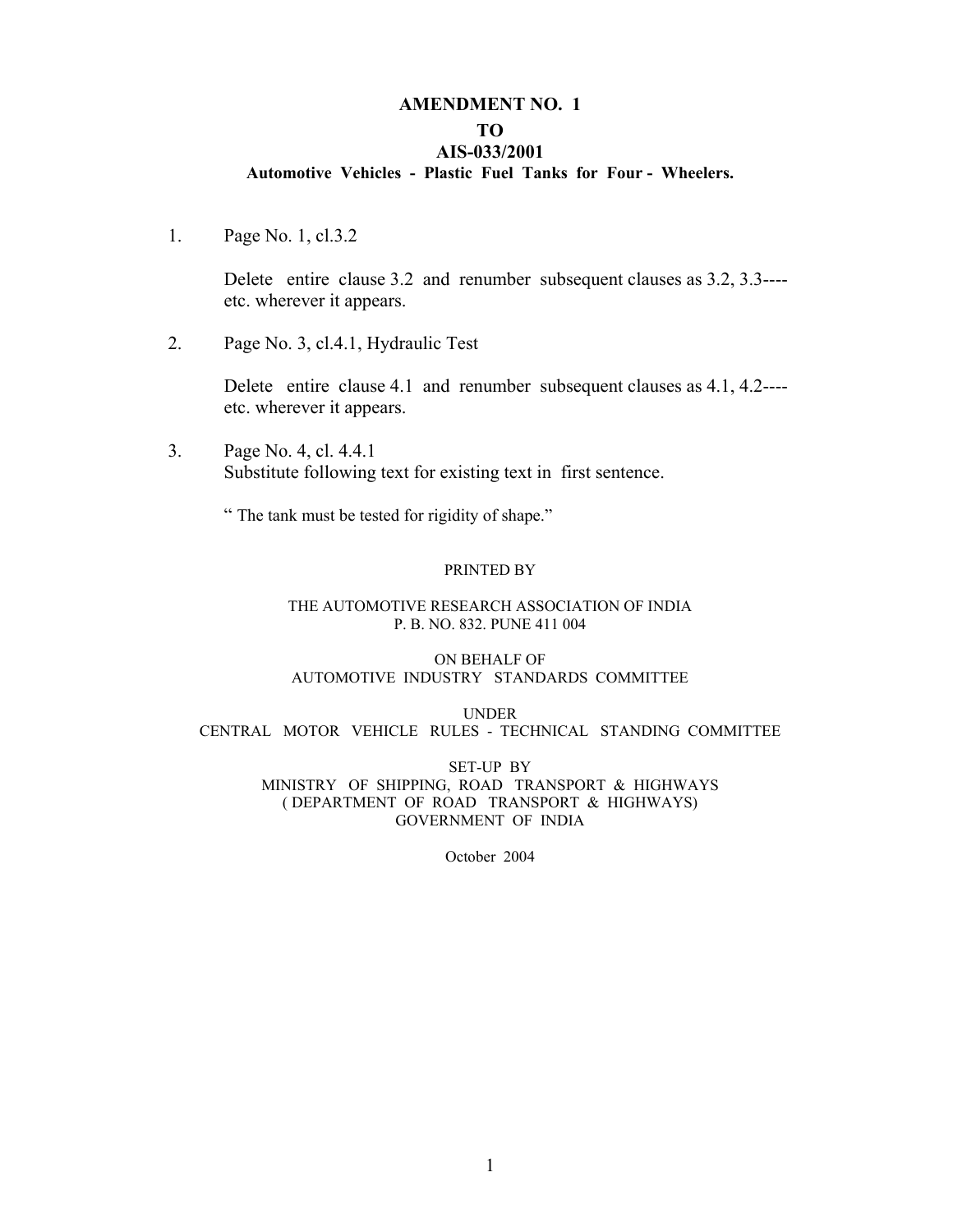# **AIS - 033/2001**

# AUTOMOTIVE INDUSTRY STANDARD

# **Automotive Vehicles – Plastic Fuel Tank for Four Wheelers**

PRINTED BY:

THE AUTOMOTIVE RESEARCH ASSOCIATION OF INDIA P. B. NO. 832. PUNE 411 004

ON BEHALF OF : AUTOMOTIVE INDUSTRY STANDARDS COMMITTEE

UNDER CENTRAL MOTOR VEHICLE RULES - TECHNICAL STANDING COMMITTEE

> SET-UP BY MINISTRY OF ROAD TRANSPORT & HIGHWAYS GOVERNMENT OF INDIA

> > August 2001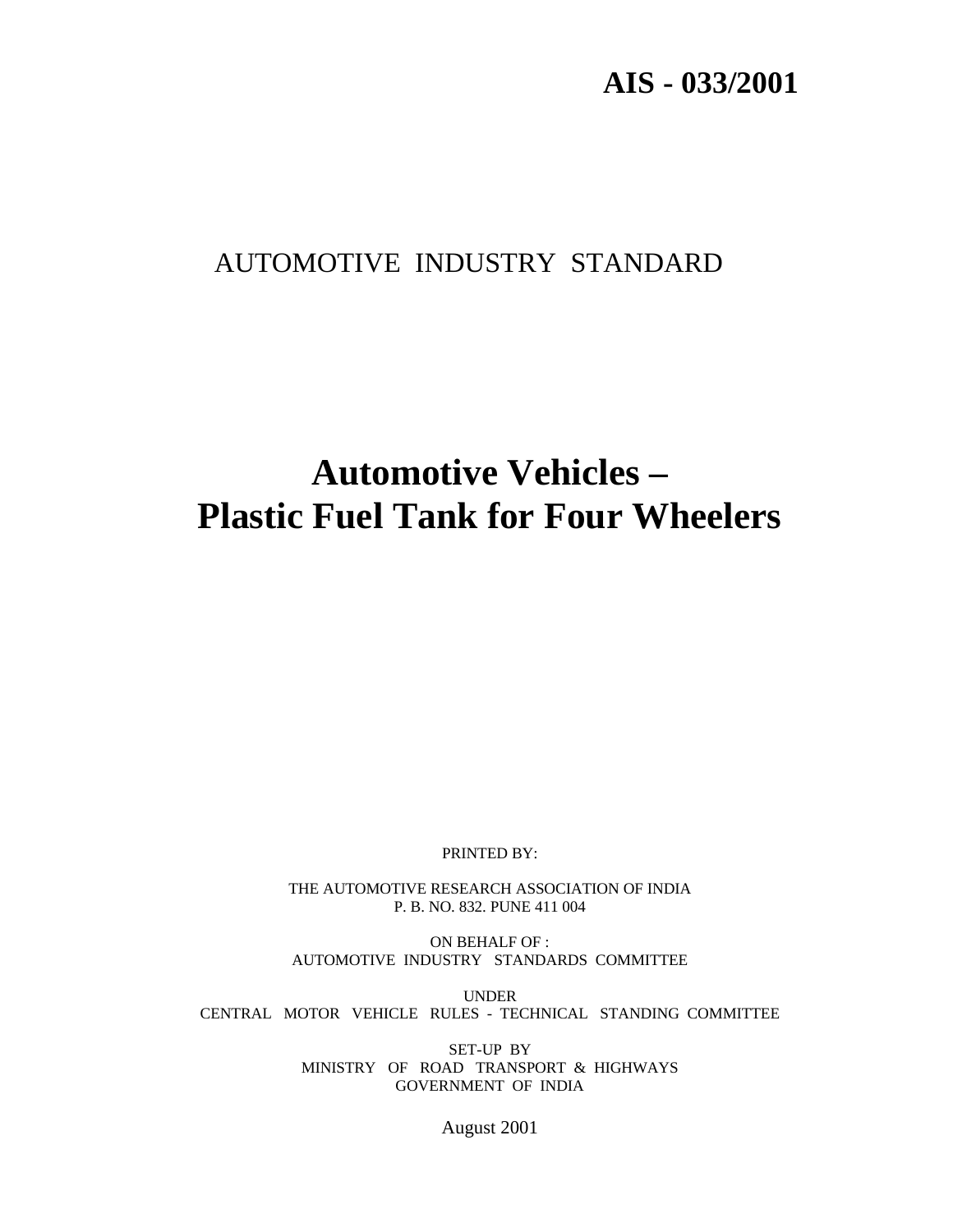|  |  |                         |  |  | Status chart of the Standard to be used by the purchaser |
|--|--|-------------------------|--|--|----------------------------------------------------------|
|  |  | for updating the record |  |  |                                                          |

| Sr.<br>No. | Corr-<br>igenda. | Amend-<br>ment | <b>Revision</b> | <b>Date</b> | <b>Remark</b> | Misc. |
|------------|------------------|----------------|-----------------|-------------|---------------|-------|
|            |                  |                |                 |             |               |       |
|            |                  |                |                 |             |               |       |
|            |                  |                |                 |             |               |       |
|            |                  |                |                 |             |               |       |
|            |                  |                |                 |             |               |       |
|            |                  |                |                 |             |               |       |
|            |                  |                |                 |             |               |       |

**General remarks :**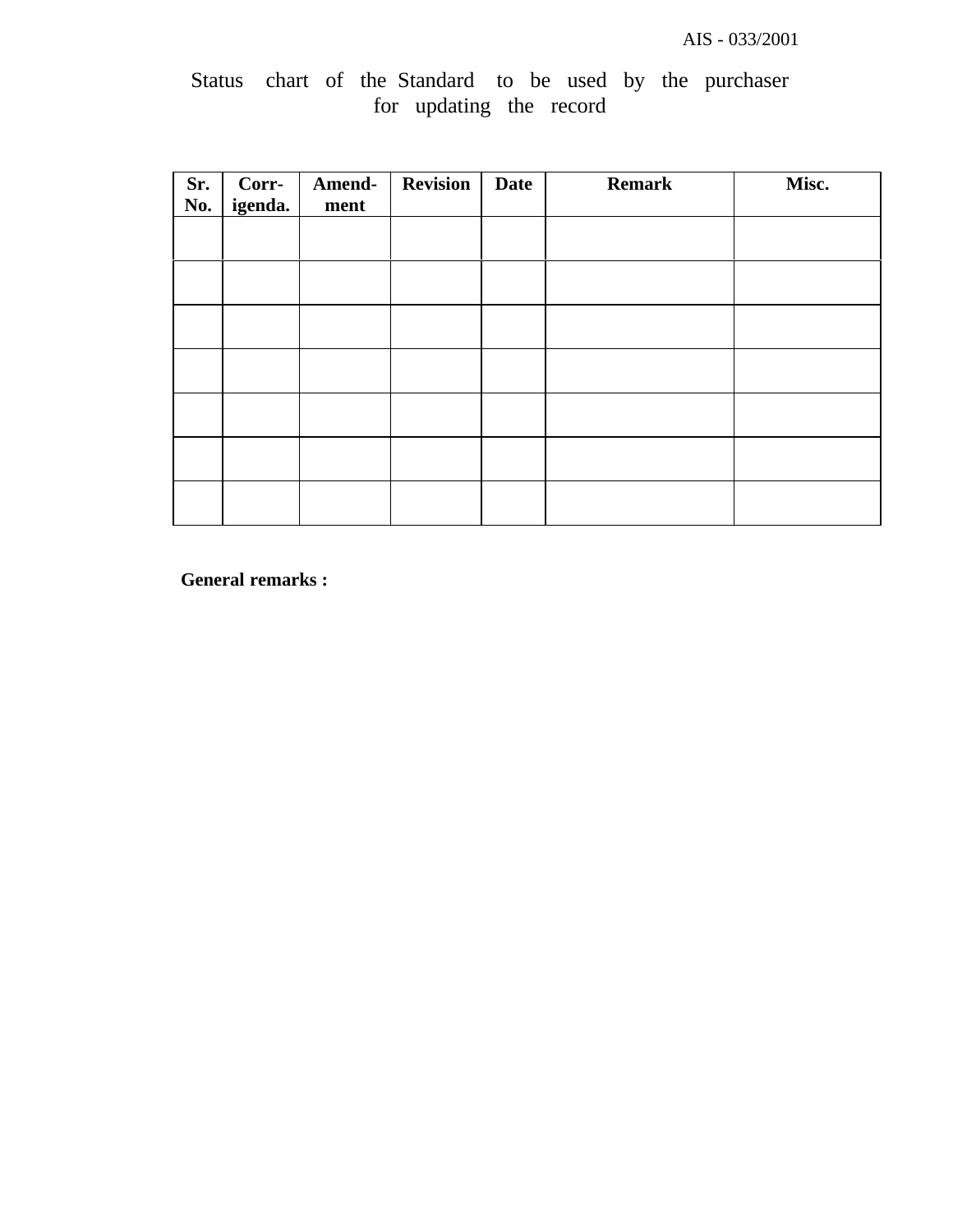AIS - 033/2001

#### **Introduction**

The Government of India felt the need for a permanent agency to expedite the publication of standards and development of test facilities in parallel when the work on the preparation of the standards is going on, as the development of improved safety critical parts can be undertaken only after the publication of the standard and commissioning of test facilities. To this end, the Ministry of Surface Transport (MOST) has constituted a permanent Automotive Industry Standard Committee (AISC) vide order No. RT-11028/11/97-MVL dated September 15, 1997. The standards prepared by AISC will be approved by the permanent CMVR Technical Standing Committee (CTSC). After approval, the Automotive Research Association of India, (ARAI), Pune, being the secretariat of the AIS Committee, has published this standard. For better dissemination of this information ARAI may publish this document on their Web site.

The fuel tank is an important safety critical item, the Bureau of Indian Standards has already come out with the Indian Standard IS: 12056 – 1987 for the metallic fuel tanks and IS: 14681 – 1999 for fuel tanks for 2 and 3 wheelers. With the advancement of technology and availability of this standard substitute plastic material more and more vehicle manufacturers have started using plastic fuel tanks. And hence, there was a need for a standard specifying the performance requirements of the plastic fuel tanks.

Considerable assistance have been taken from ECE R-34 "Uniform Provisions concerning the Approval of Vehicle with regard to the Prevention of Fire risk" and EEC Directive 2000/8/EC on "the approximation of lass of the members states relating to the liquid fluid tanks and rear under run protection of motor vehicles and their trailers".

As the requirements of the under run projection are covered under a separate Indian Standard, these are excluded. Also the frontal and rear impact crash tests are not included in this standards, as they will be covered under a different standard.

The Committee responsible for preparation of this standard is given in Annexure-II.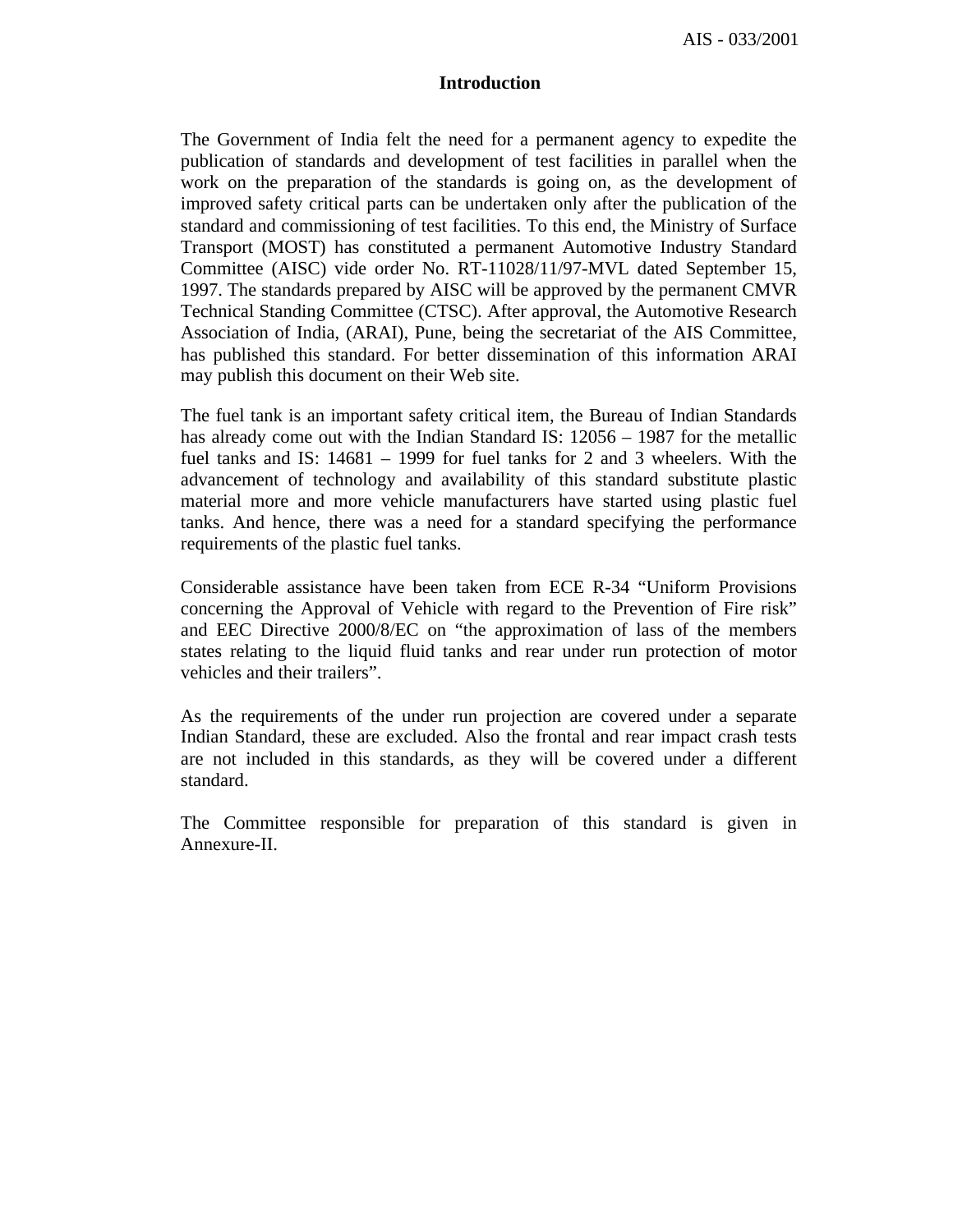# **Automotive Vehicles - Plastic Fuel Tanks for Four Wheelers**

#### **1.0 SCOPE**

1.1 This standard applies to four wheeled motor vehicles & their Trailers whose engine uses Liquid Fuel and the Fuel tank is made of Plastic Material.

#### **2.0 DEFINATIONS**

For the purpose of this standard;

- 2.1 "Vehicle Type with regard to fuel tanks" means vehicles which do not differ essentially in such respect as.
- 2.1.1 The structure, shape, dimensions and materials of the tank (s)
- 2.1.2 The position of the tanks in the vehicle (right / left / front / rear / center).
- 2.2 "Occupant compartment" means the space for occupant accommodation bounded by the roof, floor, side walls, doors, outside glazing, front bulkhead and rear bulkhead.
- 2.3 "Unladen mass" means the mass of the vehicle in running order.
- 2.4 "Tank" means the tank(s) designed to contain the liquid fuel, as defined in Cl. No. 2.6 used primarily for the vehicle excluding its accessories (filler pipe if it is a separate element), gauge, connections to the engine or to compensate interior excess pressure, etc.)
- 2.5 "Capacity of the tank" means the tank capacity as specified by the manufacturer.
- 2.6 "Liquid fuel" means a fuel which is liquid in normal ambient conditions.

#### **3.0 GENERAL SPECIFICATIONS**

- 3.1 Tanks must be made so as to be corrosion-resistant.
- 3.2 Tanks must satisfy, when equipped with all accessories, which are normally attached to them, the leakage tests are carried out according to Cl. No. 4.1 at a relative internal pressure equal to double the working pressure, but in any event not less than gauge pressure of 0.3 bar.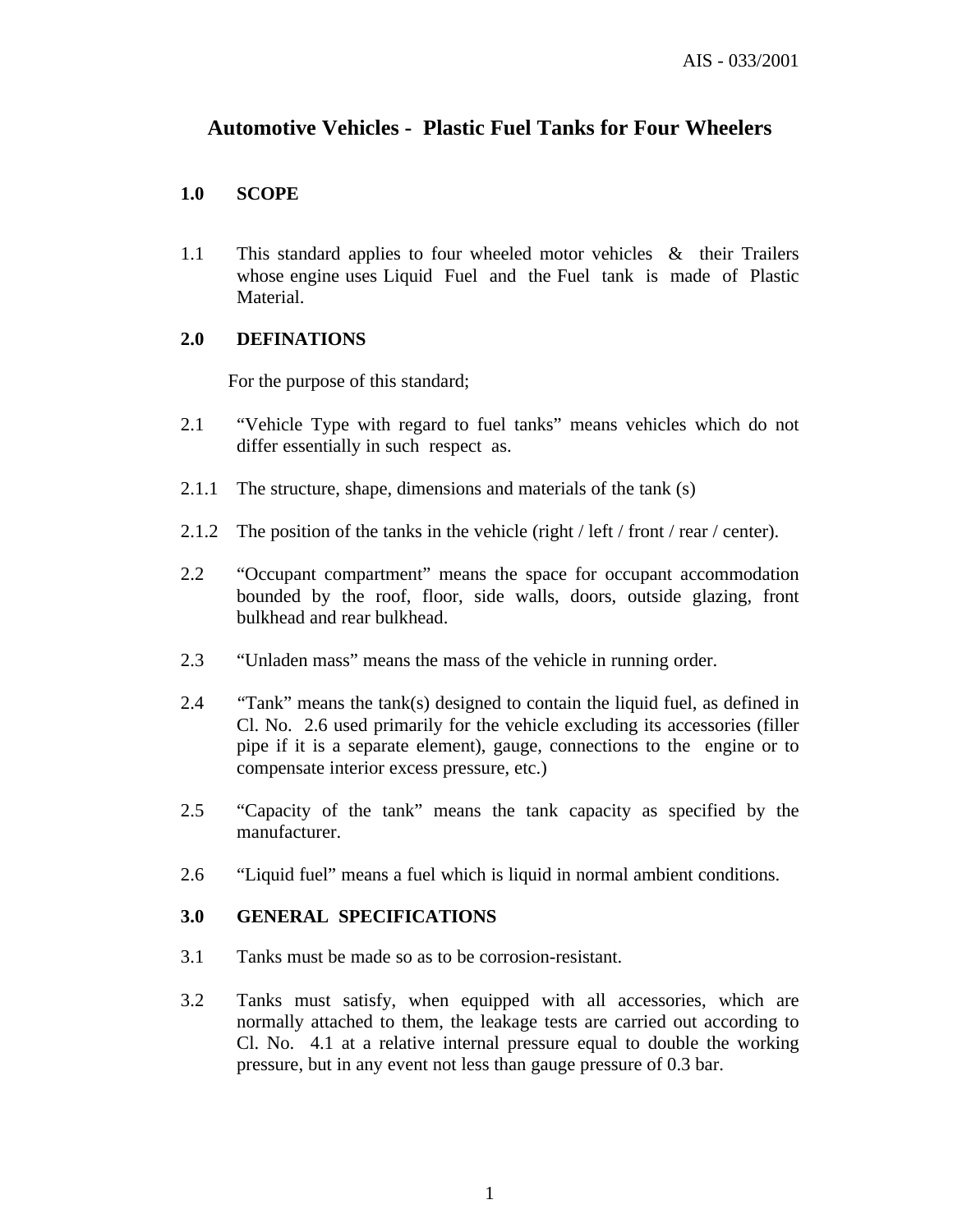- 3.3 Any excess pressure or any pressure exceeding the working pressure must be compensated automatically by suitable devices (vents, safety valves etc.)
- 3.4 The vents must be designed in such a way as to prevent any fire risk. In particular, any fuel which may leak when the tank(s) is (are) being filled must not be able to fall on the exhaust system. It shall be channelled to the ground .
- 3.5 The tank(s) must not be situated in, or form, a surface (floor, wall, bulkhead) of the occupant compartment or other compartment integral with it.
- 3.6 A partition must be provided to separate the occupant compartment from the tank(s). The partition may contain apertures  $($  e.g. to accommodate cables) provided they are so arranged that fuel cannot flow freely from the tank(s) into the occupant compartment or other compartment integral with it during normal conditions of use)
- 3.7 Every tank must be securely fixed and so placed as to ensure that any fuel leaking from the tank or its accessories will escape to the ground and not into the occupant compartment during normal conditions of use.
- 3.8 The filler hole must not be situated in the occupant compartment, in the luggage compartment or in the engine compartment.
- 3.9 The fuel must not escape through the tank cap or through the devices provided to compensate excess pressure during the foreseeable course of operation of the vehicle .In the case of overturning of the vehicle, a drip may be tolerated provided that it does not exceed 30 g/min; this requirement must be verified during the test prescribed in Cl. No. 4.2.
- 3.9.1 The tank cap must be fixed to the fillerpipe; the seal must be retained securely in place, the cap must latch securely in place against the seal and filler pipe when closed.
- 3.10 Tanks must be installed in such a way as to be protected from the consequence of an impact to the front or the rear of the vehicle; there shall be no protruding parts, sharp edges, etc. near the tank.
- 3.11 The fuel tank and the filler neck shall be designed and installed in the vehicles in such a way as to avoid any accumulation of static electricity charges on their entire surface. If necessary, they shall be discharged into the metallic structure of the chassis or any major metallic mass by means of a good conductor.
- 3.12 The tank / vehicle manufacturer should submit the details and drawing specified in Annexure I.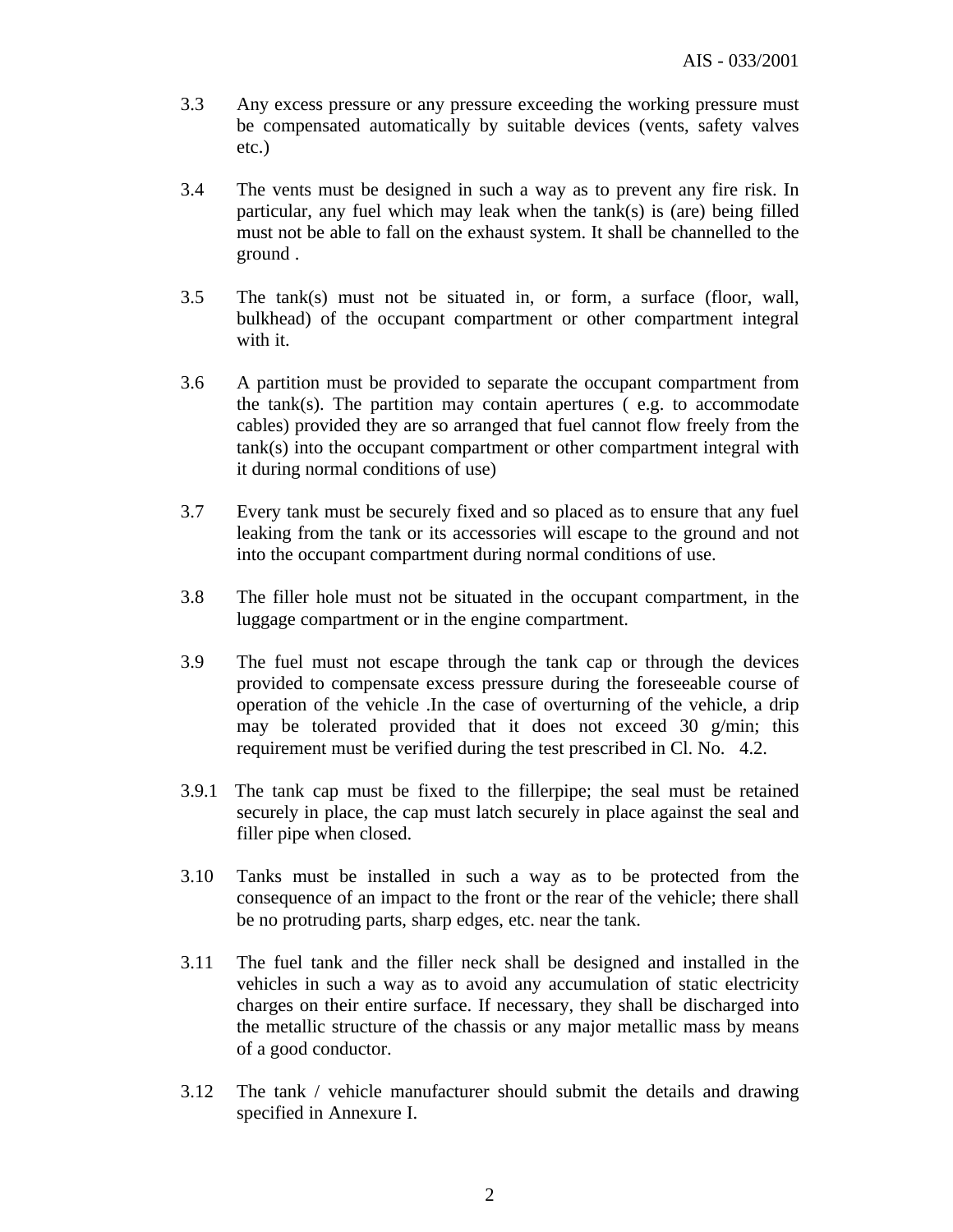# **4.0 TESTS**

### 4.1 Hydraulic Test

- 4.1.1 The tank must be subjected to a hydraulic internal pressure test which must be carried out on an isolated unit complete with all its accessories. The tank must be completely filled with a non- flammable liquid (water, for example). After all communication with the outside has been cut off, the pressure must be gradually increased, through the pipe connection through which fuel is fed to the engine, to a relative internal pressure equal to double the working pressure used and in any case not less than an gauge pressure of 0.3 bar, which must be maintained for one minute. During this time the tank shell must not crack or leak; however, it may be permanently deformed.
- 4.2 Overturn test
- 4.2.1 The tank and all its accessories must be mounted on to a test fixture in a manner corresponding to the mode of installation on the vehicle for which the tank is intended; this also applies to a system for the compensation of the interior excess pressure.
- 4.2.2 The test fixture shall rotate about an axis lying parallel to the longitudinal vehicle axis.
- 4.2.3 The test will be carried out with the tank filled to 90% of its capacity and also 30% of its capacity with a non-flammable liquid having a density and a viscosity close to those of the fuel normally used (water may be accepted)
- 4.2.4 The tank must be turned from its installed position 90° to the right. The tank must remain in this position, for atleast five minutes.
- 4.2.5 The tank must then be turned 90° further in the same direction. The tank must be held in this position, in which it is completely inverted, for at least another 5 minutes.
- 4.2.6 The tank must be rotated back to its normal position. Testing liquid which has not flowed back from the venting system into the tank must be drained and replenished if necessary.
- 4.2.7 The tank must be rotated 90° in the opposite direction and left for at least 5 minutes in this position.
- 4.2.8 The tank must be rotated 90° further in the same direction. This completely inverted position must be maintained for at least 5 minutes. Afterwards, the tank must be rotated back to its normal position.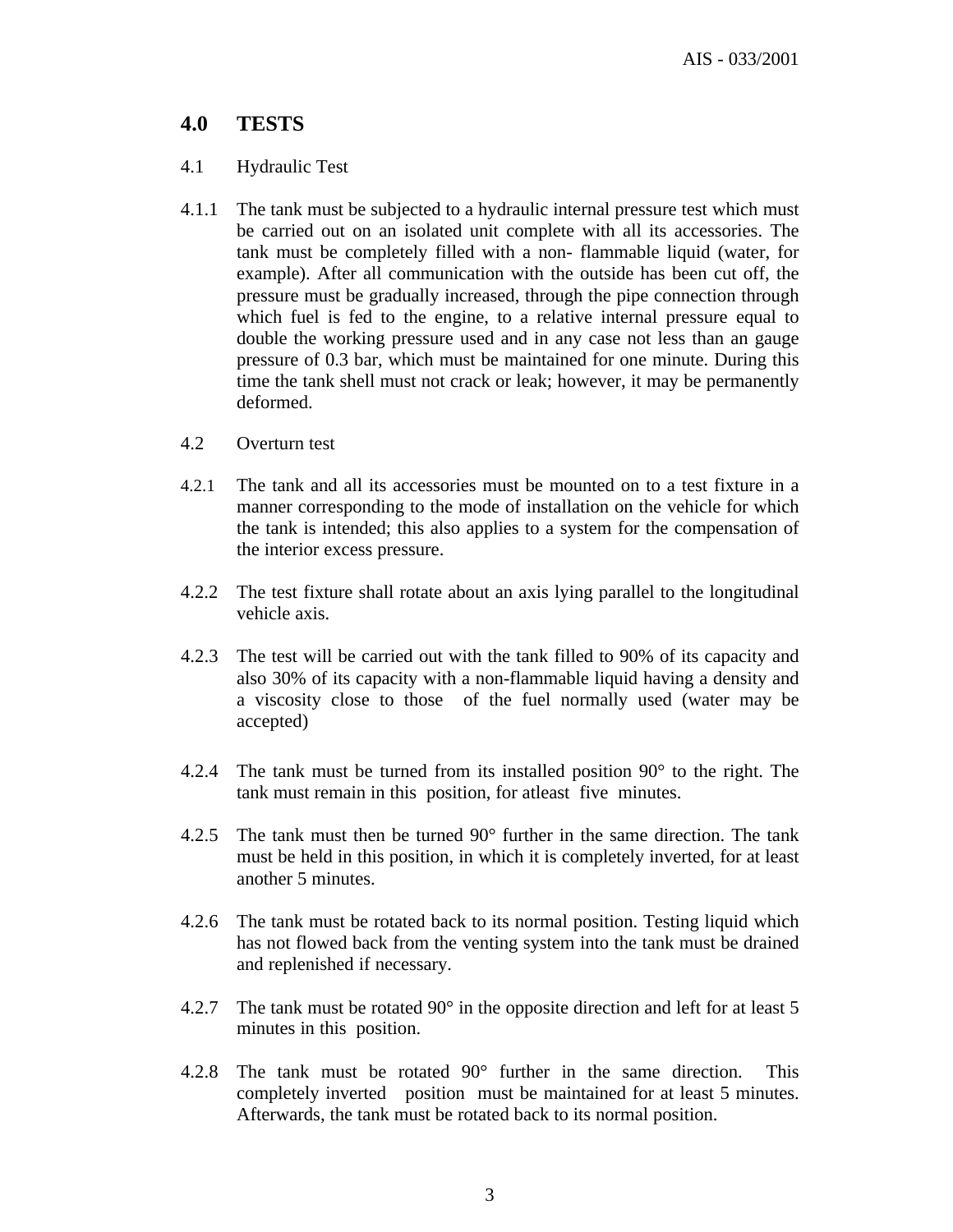#### 4.3 Impact resistance

- 4.3.1 The tank must be filled to its capacity with a water-glycol mixture or with another liquid having a low freezing point which does not change the properties of the tank material, and must then be subjected to the following perforation test.
- 4.3.2 The test must be carried out immediately after the tank attains temperature of 233 K  $\pm$  2 k (-40°C  $\pm$  2°C).
- 4.3.4 A pendulum impact testing fixture must be used for the test. The impact body must be of steel and have the shape of a pyramid with equilateraltriangle faces and a square base, the summit and the edges being rounded to a radius of 3 mm. The centre of percussion of the pendulum must coincide with the centre of gravity of the pyramid; its distance from the axis of rotation of the pendulum must be 1 m. The total mass of the pendulum must be 15kg. The energy of the pendulum at the moment of impact must be not less than 30 Nm and as close to that value as possible.
- 4.3.5 The tests must be made on the points of the tank which are regarded as vulnerable to frontal or rear collisions. The points regarded as vulnerable are those which are most exposed or weakest having regard to the shape of the tank or the way in which it is installed on the vehicle. The points selected by the laboratories must be indicated in the test report.
- 4.3.6 During the test, the tank must be held in position by the fittings on the side or sides opposite the side of impact. No leak must result from the test.
- 4.3.7 At the choice of the manufacturer, all the impact tests may be carried out on one tank or each may be carried out on a different tank.
- 4.4 Mechanical strength
- 4.4.1 The tank must be tested under the conditions prescribed in Cl. No. 4.1 for leaks and for rigidity of shape. The tank and all its accessories must be mounted onto a test fixture in a manner corresponding to the mode of Installation on the vehicle for which the tank is intended. Water at  $326 \text{ k}$  $(53^{\circ}$  C) must be used as the testing fluid and must fill the tank to its capacity. The tank must be subject to a relative internal pressure equal to double the working pressure and in any case to not less than 0.3 bar at a temperature of 326 K  $\pm$  2 K (53°C  $\pm$  2°C) for a period of five hours. During the test the tank and its accessories must not crack or leak; however, it may be permanently deformed.
- 4.5 Fuel permeability
- 4.5.1 The fuel used for the permeability test must be either the reference fuel or commercially premium-grade fuel. If the tank is only designed for installation on vehicles with a compression ignition engine, the tank shall be filled with diesel fuel.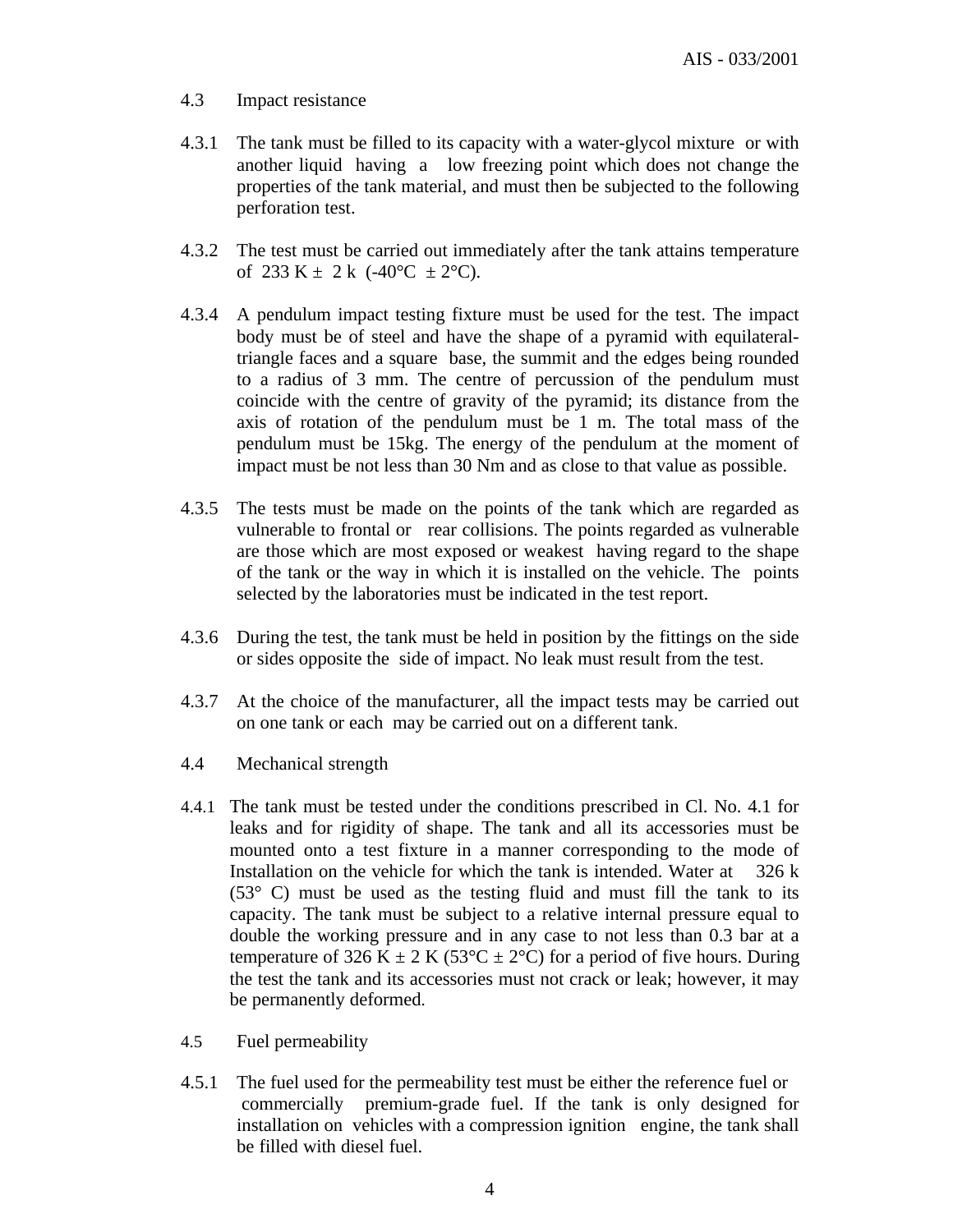- 4.5.2 Prior to the test, the tank must be filled to 50 per cent of its capacity with testing fuel and stored, without being sealed, at an ambient temperature of 313 K  $\pm$  2 K (40°C  $\pm$  2°C). until the weight loss per unit time becomes constant, but for not more than 4 weeks.
- 4.5.3 The tank must then be emptied and refilled to 50 percent of its capacity with test fuel, after which it must be hermetically sealed and stored at a temperature of 313 K  $\pm 2K$  (40°C  $\pm 2$ °C). under a test pressure of 0.3 bar. The pressure must be adjusted when the contents of the tank have reached the testing temperature. During the ensuing test period of eight weeks, the loss of weight due to diffusion during the test period shall be determined. The maximum permissible average loss of fuel is 20 g per 24 hours of testing time.
- 4.5.4 If the loss due to diffusion exceeds the value indicated in Cl. No. 4.5.3, the test described must be carried out again, on the same tank, to determine the loss by diffusion at  $23^{\circ} \pm 2^{\circ}$ C, but under the same conditions otherwise. The loss so measured shall not exceed 10g per 24 hours.
- 4.6 Resistance to fuel
- 4.6.1 After the test referred to in Cl. No. 4.5 above, the tank must still meet the requirements set out in Cl. No. 4.3 and 4.4
- 4.7 Resistance to fire

The tank must be subjected to the following tests:

- 4.7.1 For two minutes the tank, fixed as on the vehicle, must be exposed to flame. There must be no leakage of liquid fuel from the tank.
- 4.7.2 Three tests must be made on different tank filled with fuel as follows :
- 4.7.3 If the tank is designed for installation on vehicles equipped with either a positive ignition engine or a compression ignition engine, three tests must be carried out with tanks filled with premium-grade gasoline;
- 4.7.4 If the tank is only designed for installation on vehicles equipped with a compression ignition engine, three tests must be carried out with tanks filled with diesel fuel.
- 4.7.5 For each test the tank must be installed in a testing fixture simulating actual installation conditions as far as possible. The method whereby the tank is fixed in the fixture must correspond to the relevant specifications for the vehicle. Vehicle parts which protect the tank and its accessories against exposure to flame or which affect the course of the fire in any way, as well as specified components installed on the tank and plugs, must be taken into consideration. All openings must be closed during the test, but venting systems must remain operative. Immediately prior to the test the tank must be filled with specified fuel to 50 percent of its capacity.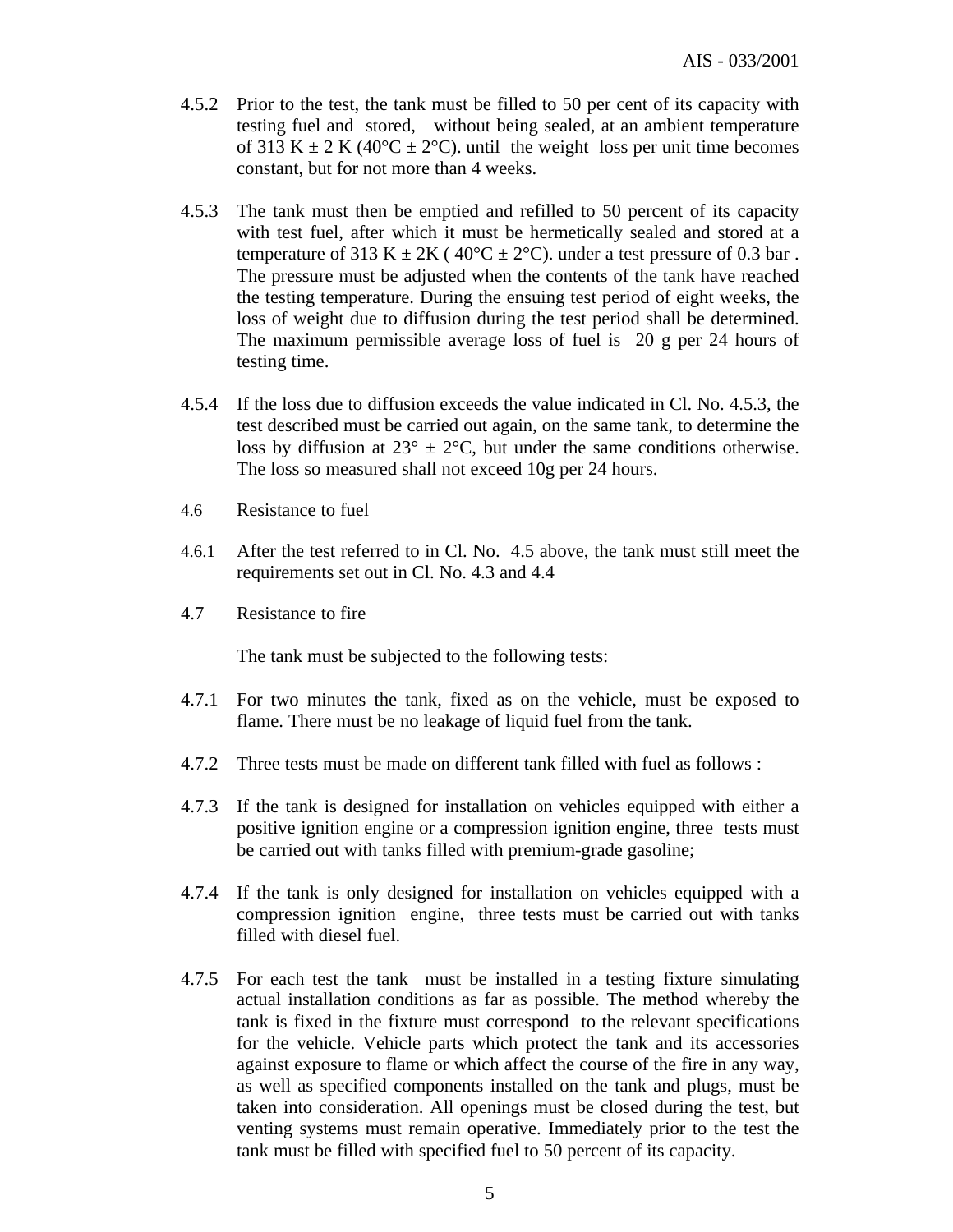- 4.7.6 The flame to which the tank is exposed must be obtained by burning commercial fuel for positive ignition engines ( hereafter called " fuel") in a pan. The quantity of fuel poured into the pan shall be sufficient to permit the flame, under the burning conditions, to burn for the whole test procedure.
- 4.7.7 The pan dimensions must be chosen so as to ensure that the sides of the fuel tank are exposed to the flame. The pan must therefore exceed the horizontal projection of the tank by at least 20 cm , but not more then 50 cm. The side walls of the pan must not project more than 8 cm above the level of the fuel at start of the test.
- 4.7.8 The pan filled with fuel must be placed under the tank in such a way that the distance between the level of the fuel in the pan and the tank bottom corresponds to the design height of the tank above the road surface at the unladen mass (see Cl. No. 2.3) . Either the pan, or the testing fixture, or both, must be freely movable.
- 4.7.9 During phase C of the test, the pan must be covered by a screen placed 2 cm  $\pm$  1 cm above the fuel level. The screen must be made of a refractory material, as prescribed in Appendix 2. There must be no gap between the bricks and they must be supported over the fuel pan in such a manner that the holes in the bricks are not obstructed. The length and width of the frame must be 2 cm-4 cm smaller than the interior dimensions of the pan so that a gap of 1cm – 2cm exists between the frame and the walls of the pan to allow ventilation.
- 4.7.10 When the test is carried out on the open air, sufficient wind protection must be provided and the wind velocity at fuel pan level must not exceed 2.5 km/h. Before the test the screen must be heated to  $308K \pm 5K$  ( $35^{\circ}$ )  $\pm 5^{\circ}$ C ). The fire bricks may be wetted in order to guarantee the same test conditions for each successive test.
- 4.7.11 The test must comprise four phases (see Appendix 1)
- 4.7.12 Phase A : Pre-heating (figure 1) The fuel in the pan must be ignited at a distance of at least 3 m from the tank being tested. After 60 seconds pre-heating, the pan must be placed under the tank.
- 4.7.13 Phase B: Direct exposure to flame (figure 2) For 60 Seconds the tank must be exposed to flame from the freely burning fuel.
- 4.7.14 Phase C : Indirect exposure to flame (figure3) As soon as phase B has been completed, the screen must be placed between the burning pan and the tank. The tank must be exposed to this reduced flame for a further 60 seconds.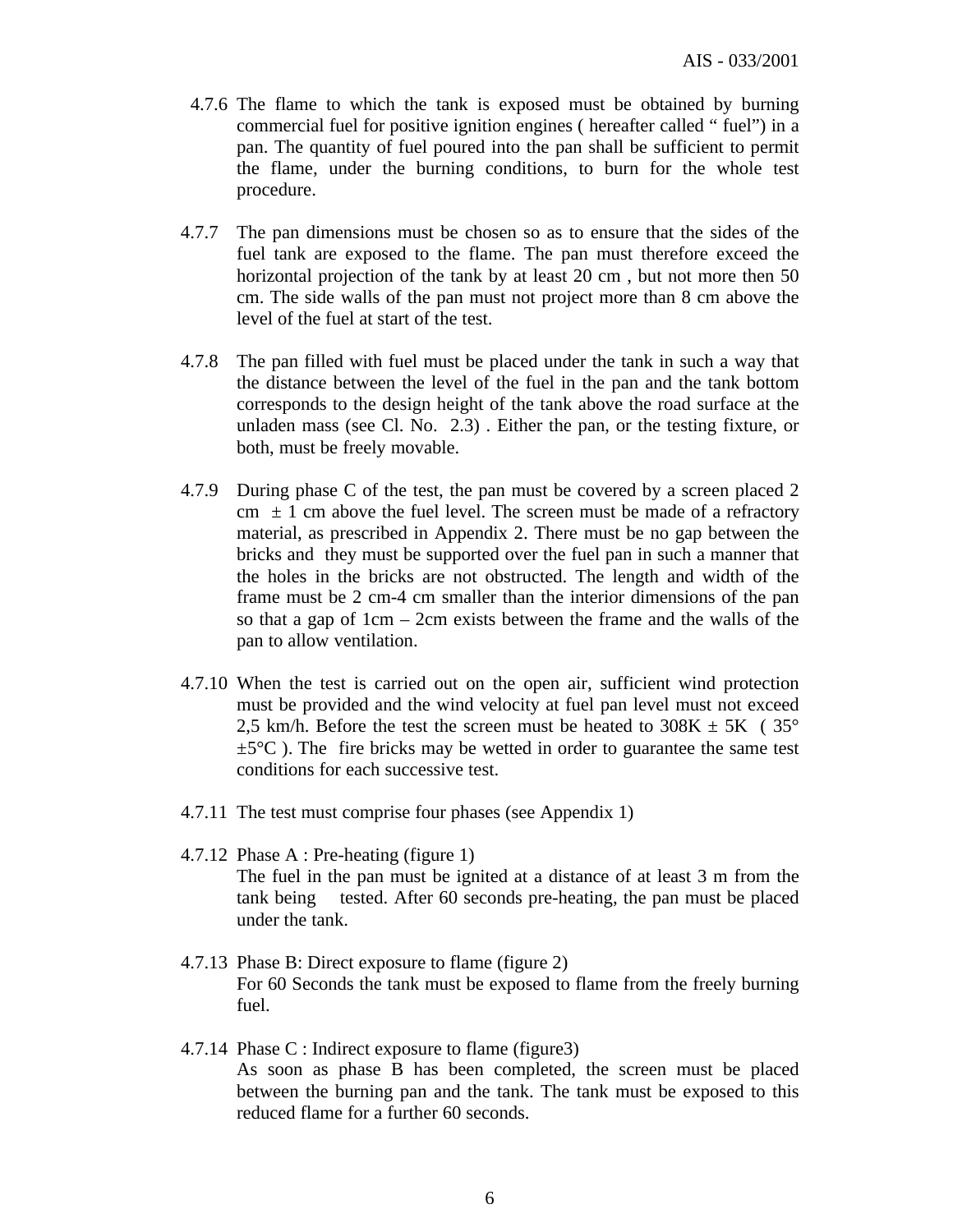- 4.7.15 Phase D : End of test (figure 4) : The burning pan covered with the screen must be moved back to its original position (Phase A). If, at the end of the test, the tank is burning, the fire must be extinguished forthwith.
- 4.7.16 The results of the test shall be considered satisfactory if no liquid fuel is leaking from the tank.
- 4.8 Resistance to high temperature
- 4.8.1 The fixture used for the test must match the manner of installation of the tank on the vehicle, including the way in which the tank vent works.
- 4.8.2 The tank filled to 50 percent of its capacity with water at 293 K (20  $^{\circ}$ C), must be subjected for one hour to an ambient temperature of 368 K  $\pm$  2 K  $(95^{\circ}C \pm 2^{\circ}C)$ .
- 4.8.3 The results of the test shall be considered satisfactory if, after the test, the tank is not leaking or seriously deformed.

# **5.0 NUMBER OF SAMPLES**

5.1 Total 8 nos. of samples are required for carrying out the above tests.

# **6.0 CONFORMITY OF PRODUCTION PROCEDURE**

6.1 The conformity of production will be carried out as per the procedure led down by ministry of Road Transport and Highways.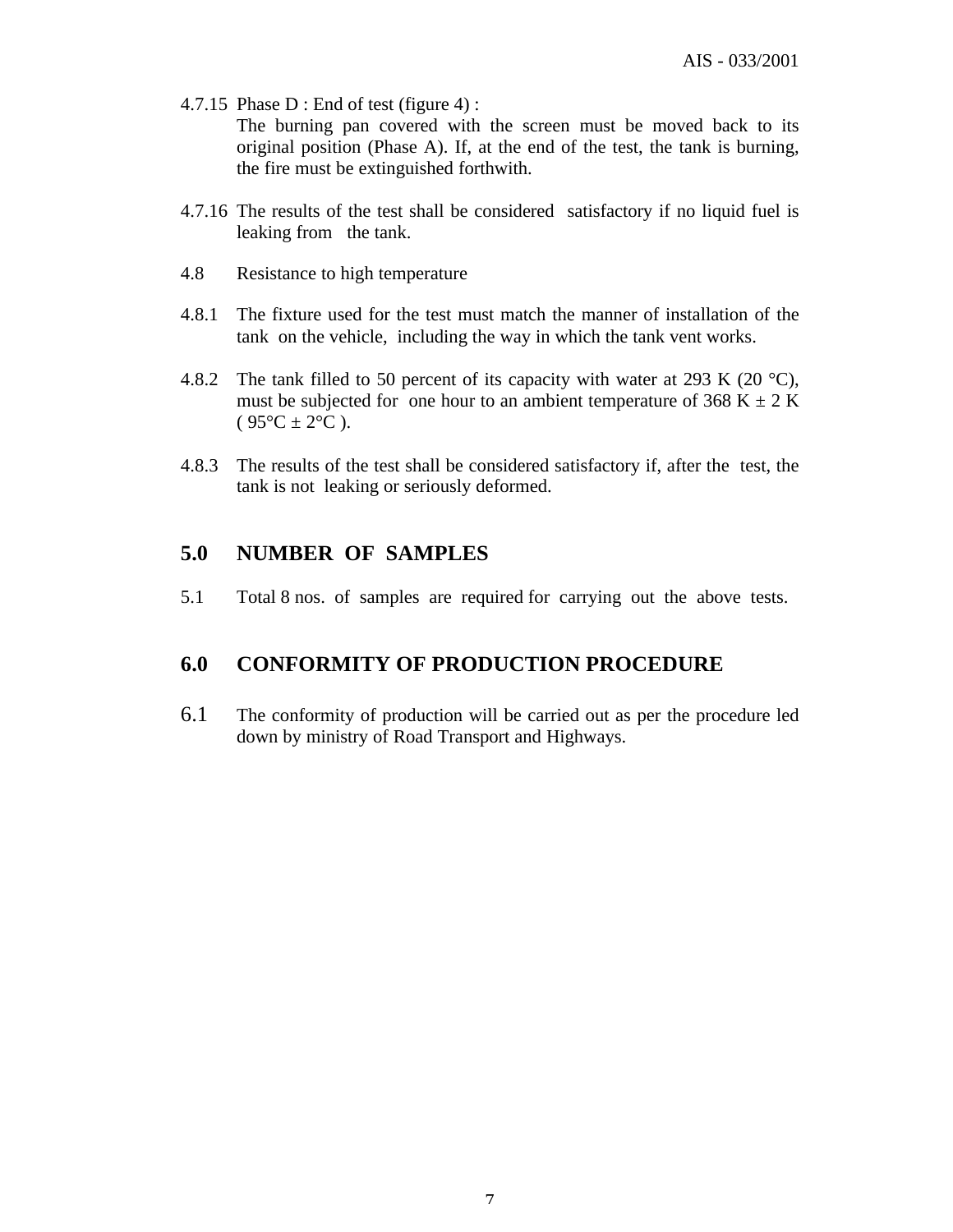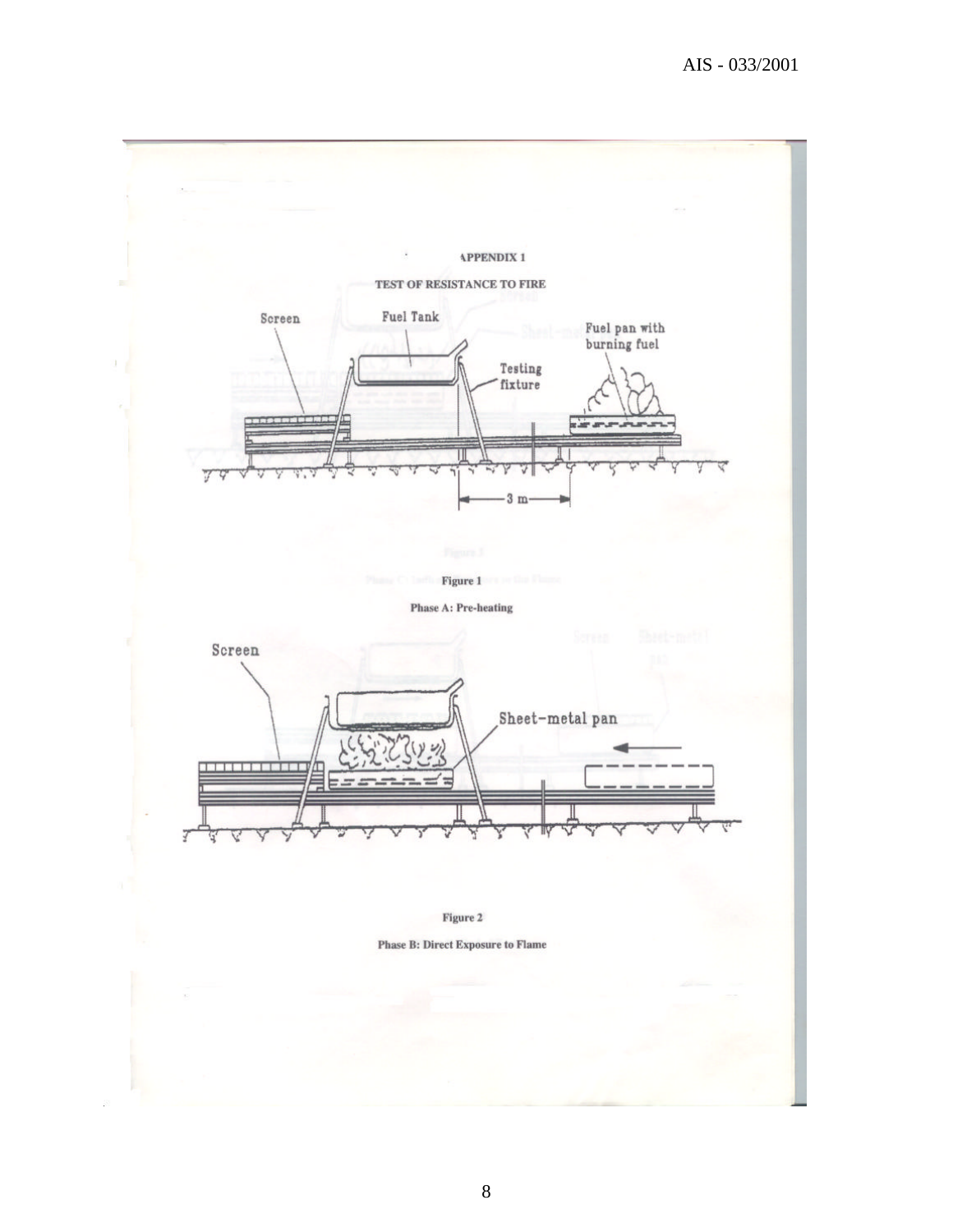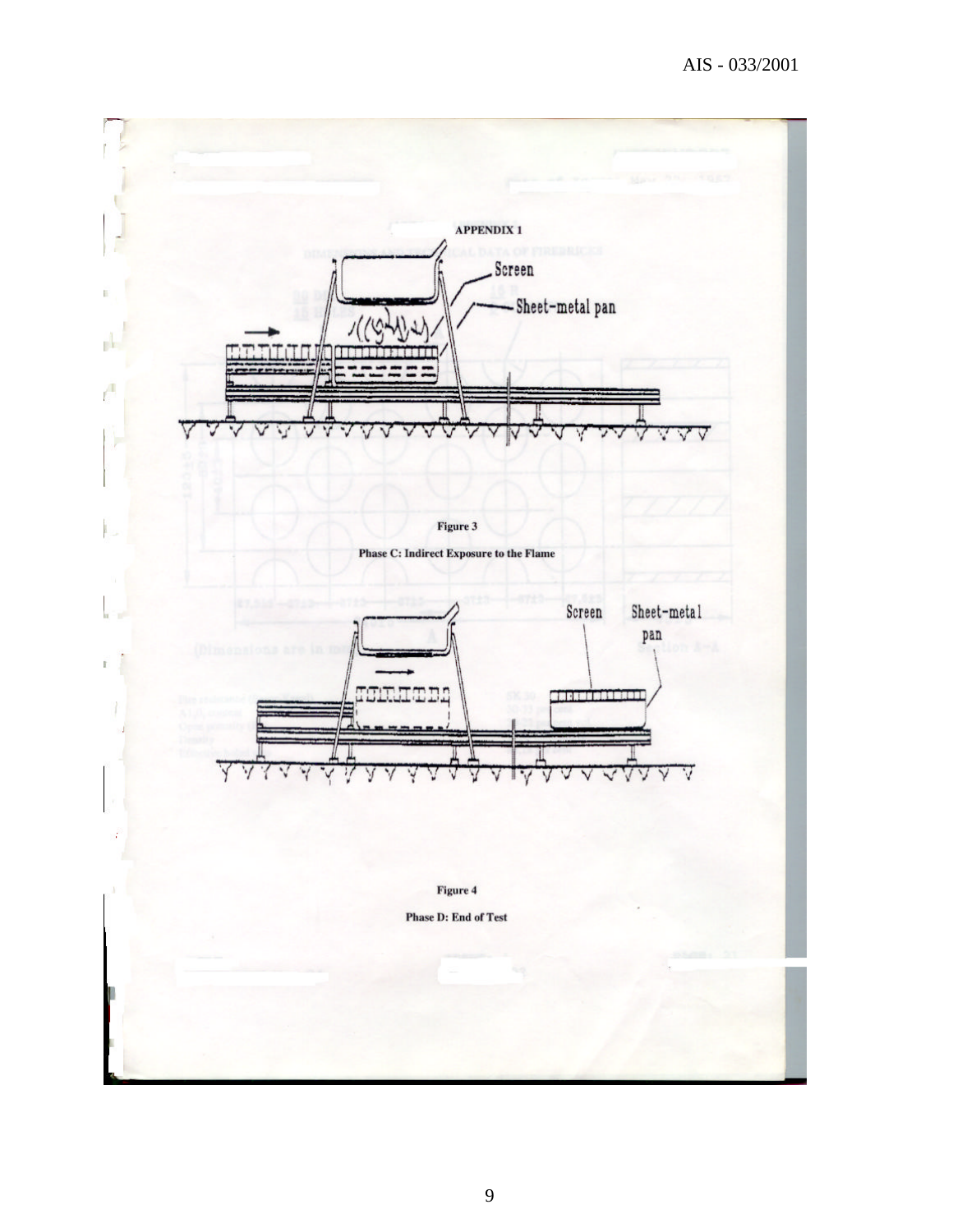

Fire resistance (sege  $A1_20_3$  content<br>Open porosity (Po)<br>Density Effective holed area

SK 30<br>30-33 per cent<br>20-22 per cent vol.<br>1900-2000 km/m<sup>3</sup> 44,18 per cent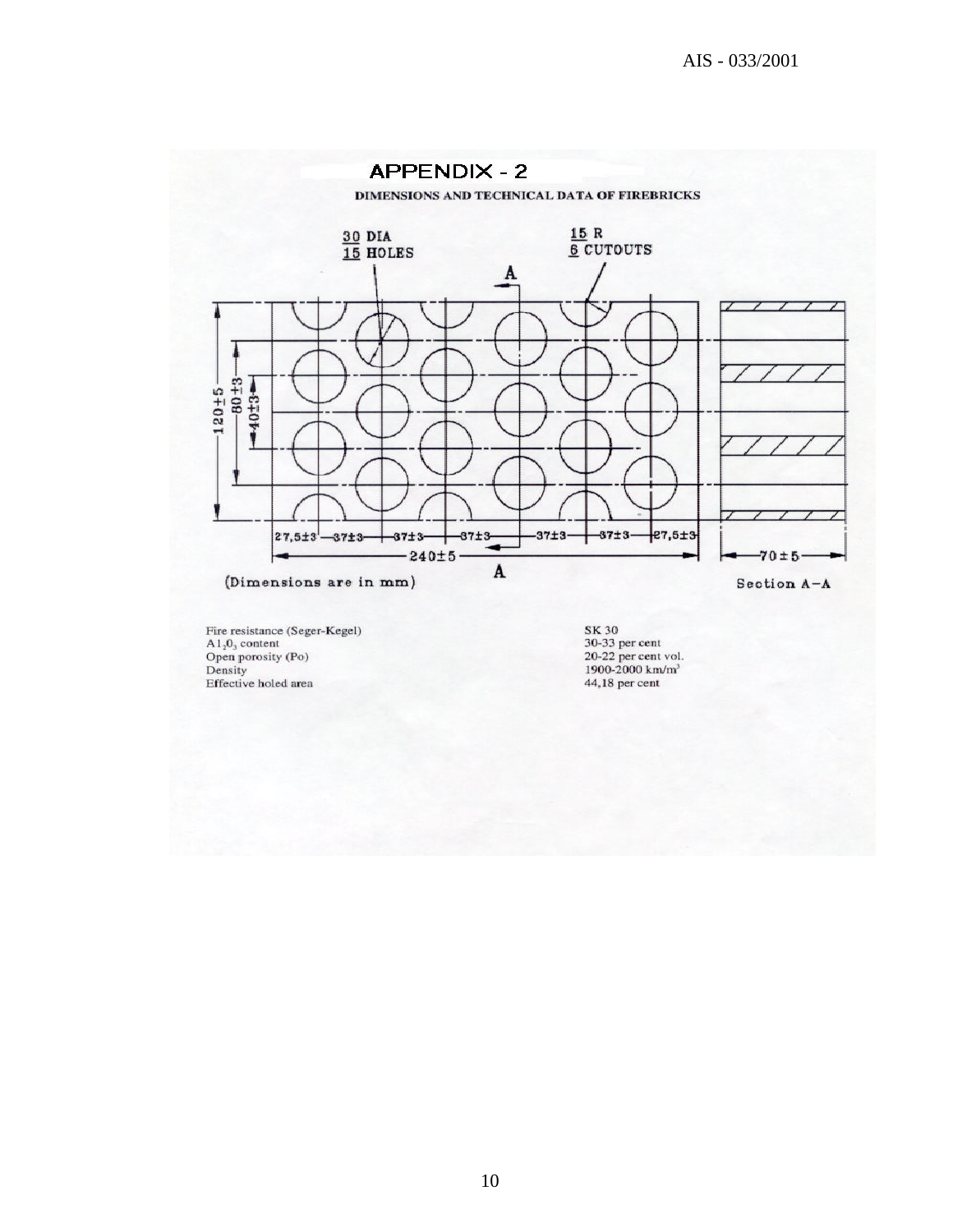# **Annexure-I**

## **Technical specification to be submitted by tank / vehicle manufacturer**

- 1. Type of vehicle
- 2. Type of Fuel
- 3. Name of the vehicle manufacturer
- 4. Address of the vehicle manufacturer
- 5. Vehicle model / variants
- 6. Category of vehicle
- 7. Manufacturer of Fuel Tank
- 8. Sketch showing mounting and location of Fuel Tank.
- 9. Drawing and technical specification of the Fuel Tank with all connections and all lines of breathing and vending system and fastening devices.
- 10. Material of the tank, Trade name with Mark
- 11. Type of Engine
- 12. No. and Capacity of Fuel Tank